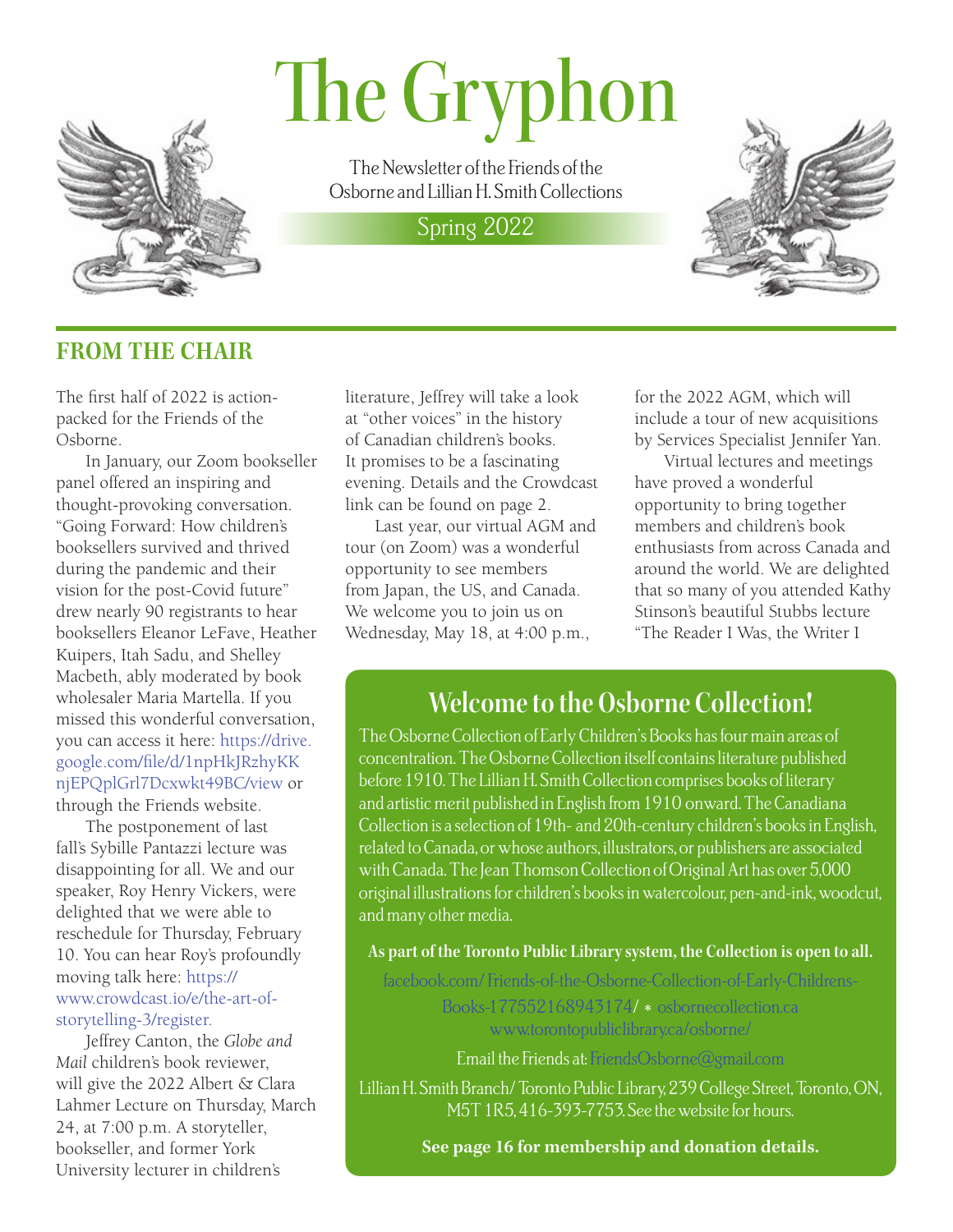Am," on November 11 or during the following week. We do look forward to being able to gather in person for certain events, but it has been a delight to see such widespread participation.

We had a glitch in the mailing of some of the print copies for the fall issue of *The Gryphon*; our

apologies if you received yours late. And please let us know if your copy never arrived.

Thank you to all who have renewed and to new members; your generosity and support are much appreciated. Thank you to Maggie Knaus, our Outreach co-chair for pulling together the bookseller

panel with the assistance of Emma Hunter.

Finally, a big hand for the Osborne staff for all their hard work during these past months and in the months to come.

*—Gillian O'Reilly*

## **UPCOMING EVENTS**

18th Annual Albert & Clara Lahmer Memorial Lecture Thursday, March 24, 7:00 p.m. [https://www.crowdcast.io/e/early](https://www.crowdcast.io/e/early-voices-own-voices/register)[voices-own-voices/register](https://www.crowdcast.io/e/early-voices-own-voices/register)

#### Jeffrey Canton: Early Voices, Own Voices, Changing Voices: Canadian Children's Literature from 1968 to 1990



Jeffrey Canton, storyteller, academic, and *Globe and Mail*  children's book reviewer, looks at publishing

in the early years of the children's book renaissance that began with Canada's centennial celebrations. Independent Canadian publishers began to spring up, ones that were quite different from the tiny handful of independents that had existed prior to 1967. And they had a very different vision of Canada that they wanted to share with young readers. What were those visions? What voices found their way into print? What happened as the industry grew?

### 15th Annual Sybille Pantazzi Memorial Lecture Thursday, October 6, 2:30 EST (7:30 in the UK, BST)

#### Chris Riddell



Chris Riddell was the 2015–2017 UK Children's Laureate. He is an artist, writer, political cartoonist,

and a three-time winner of the CILIP Kate Greenaway Medal for his illustrations. Author/illustrator of over forty books, he has illustrated many more, including series with

Paul Stewart, and works by authors such as Lewis Carroll, Kathryn Cage, Jonathan Swift, Neil Gaiman, and Kevin Crossley-Holland (*Arthur: The Always King,* 2021). Registration information will be posted on the Friends website when available and published in the fall issue of *The Gryphon*.



#### 34th Helen E. Stubbs Memorial **Lecture**

More information will be posted on our website as soon as details are confirmed and will also be included in the fall 2022 issue of *The Gryphon*.

## **Join Us!**

## **Friends AGM and Members' Virtual Tour Wednesday, May 18, 2022, 4:00 p.m. EDT**

Join us on Zoom for our second virtual AGM and members-only tour of new acquisitions. Registration information will be sent in early May and will be posted on our website and Facebook page.

If you do not have email, but would like to attend by phone, please leave your name and number with Osborne staff (416-393-7753) and one of the Friends will contact you with the information you'll need.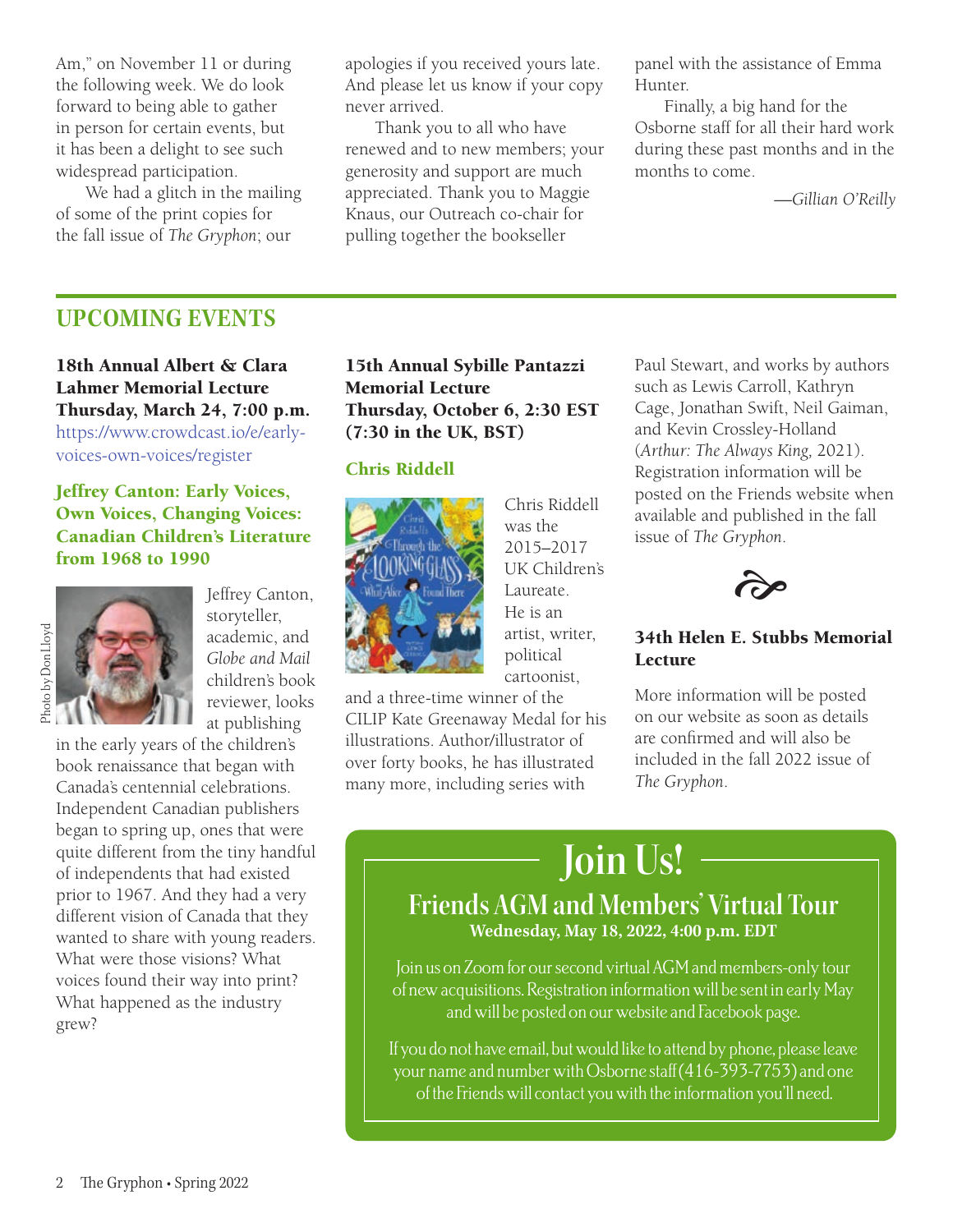## **EXHIBITIONS**

On Now Meddling Kids: A Children's Mystery Book Exhibit January 31–April 16



Uncover the secrets of children's mystery and detective stories at the Osborne. From the famous Sherlock Holmes to elementary school amateurs, this exhibit explores the development of children's mystery fiction from the 19th century to the present day. Encounter old favourites

like Nancy Drew and the Hardy Boys alongside newer children's mystery fiction. Free. All are welcome. Osborne Collection, 4th floor, Lillian H. Smith Branch.

### Late Spring/Summer All At Sea: Pirates, Merfolk and Sea Creatures in Children's Books May 2–July 16

Set out on a high seas adventure at the Osborne Collection of Early Children's Books! From shipwrecks to sea serpents, this exhibit explores all things oceanic in children's books from the 19th century to the present. Encounter classics like *The Little Mermaid* and *Treasure Island*, alongside newer books. Free. All are welcome. Osborne Collection, 4th floor, Lillian H. Smith Branch.

## **FROM THE COLLECTION**

At the time of writing, there are two days remaining in November and the snow has descended upon Toronto, not waiting for December to make its appearance. These last two months of the Gregorian calendar include many celebrations from across many cultures, many with their own diverse methods of timekeeping and types of calendars. However one marks the days and years, and despite all of the woes of the pandemic, gathering and celebrations are top of mind for many at this time.

The Osborne Collection typically sees an increase in the number of visits around the holidays, especially with children being off from school and parents looking for

a fun and educational diversion. Our visitors have no further to look than the wonderful displays across special collections. The current exhibit, *Wait! There Is More* is an amusing and nostalgic exhibit featuring books that are part of a series. Old favourites are mingled with new and lesser-known titles, and original artworks can be enjoyed throughout. After reopening to the public, staff have been working to establish a more routine schedule again, offering the expected four shows per year, and giving the public something wonderful to look forward to and enjoy.

Although the Pantazzi lecture was rescheduled to early 2022, the Stubbs lecture on November 26, 2021, featuring guest speaker Kathy Stinson, was a remarkable success. There were 114 live viewers at the time of the broadcast, and 47 replay views during the following week. Delivered virtually via the Crowdcast platform, this lecture marks the second in Osborne's history to be delivered online. Services Specialist Jennifer and Librarian Myrna worked together to facilitate a smooth and seamless experience for viewers, synchronizing the abundance of visual materials that Kathy used to accompany her lecture, and managing to get as many viewer questions answered as possible. The rescheduled Pantazzi lecture, which was

> to take place on the same day as the National Day for Truth and Reconciliation, September 30, 2021, instead took place on Thursday, February 10, 2022, online once again, with guest speaker Roy Henry Vickers.

We eagerly await the reinstatement of further services, including in-person programs, and in the meantime we continue to plan and mount exhibits, provide the excellent customer service upon which our customers depend, and create as many virtual experiences as possible to keep everyone informed and engaged.

*—Sephora Henderson*



From Snow Flakes and the Stories They Told the Children by Matilda Betham-Edwards. Illus. Hablot Knight Browne. 1863.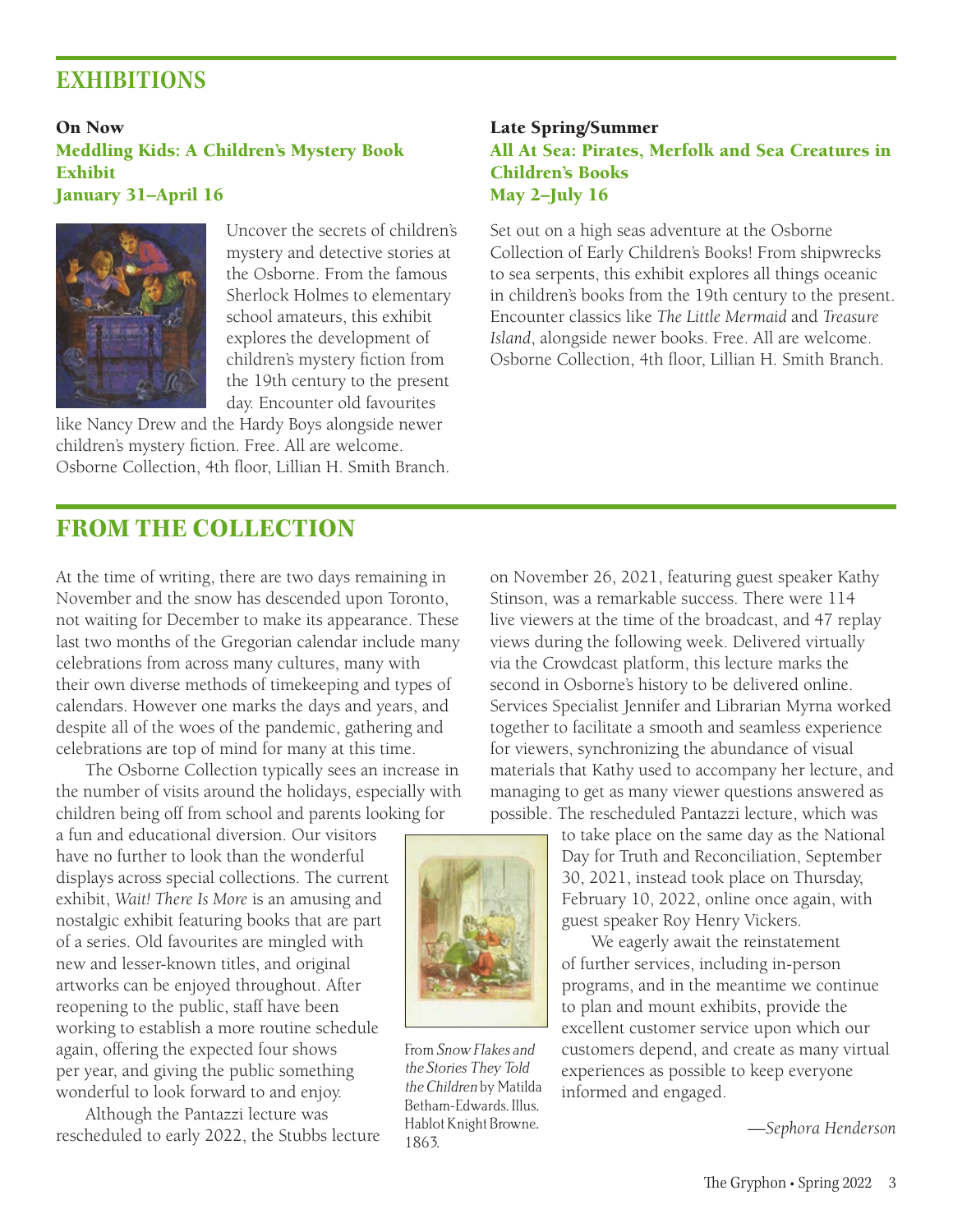## **ALICE IN TORONTO: THE ADVENTURES OF CHESHIRE CAT PRESS AND LEWIS CARROLL'S** *ALICE*

Part 1: George A. Walker Wood Engraving Blocks



1980: Sometime in George's first year studying printmaking at the Ontario College of Art in Toronto one of his teachers, Bill Poole, approached him with an idea for a project. Poole had always wanted to produce the first fully Canadian edition of Lewis Carroll's *Alice in Wonderland*. Poole's friend Joseph Brabant was an avid Carroll collector, student of Carrollinia, and a respected member of the North American and UK Lewis Carroll Societies. Bill was an avid printer and established designer who housed his press in a relocated fruit barn on his property atop the cliffs in Grimsby. What they needed now was an illustrator and Bill recognized George would fit the bill perfectly. George, who was just turning twenty in 1980, was already proving himself to be a disciplined and careful printmaker with a characteristic that would be an added bonus suited to the Wonderland tale: a mad sense of humour.

By the time George and I married in December of 1984 Alice was a constant in our lives. George would chip away in his printshop in the basement of our apartment on Columbus Avenue, beside his Vandercook SP15 Proof Press, working on the blocks he would present to Bill and Joe at their monthly lunch meetings at a fancy restaurant. They wouldn't finish the book until 1988 so it was a labour of eight years for George to complete the blocks and for Bill to set the text by hand.



A word now about printing, which will make clearer to you the difficulty of carving wood engravings. The finished image you see of the printed block is backwards from the block itself. George draws his image

and then transfers it backwards to the surface of the



endgrain of his woodblock, usually maple. Then he uses the tools of the silversmith to delicately gouge out the areas he wants to not print. The process is called white line and the part that does print is left alone (not carved away, such that the ink will stick to it) by the engraver, while a black line is made by cutting away so that a white line is left on either side of the dark line. George essentially taught himself wood engraving during the project. You can see how the engravings at the beginning are small and tentative, and then more complex images develop as George became a confident engraver.

Cheshire Cat Press was founded in 1979–80 by Bill Poole, Joseph Brabant, and George A. Walker, to publish Carroll-related publications. When Mr. Brabant discovered he was ill with cancer (1998) he asked friend and fellow Lewis Carroll Society member Andy Malcolm to assist. CCP was on hiatus for many years during which time (2001) we lost Bill Poole. The two remaining members, Malcolm and Walker, started the press again in 2015.

*—Michelle Hogan-Walker*



This article is the first in a series about the George A. Walker woodbocks held in the Collection. Read the fall 2022 issue of *The Gryphon* for part 2.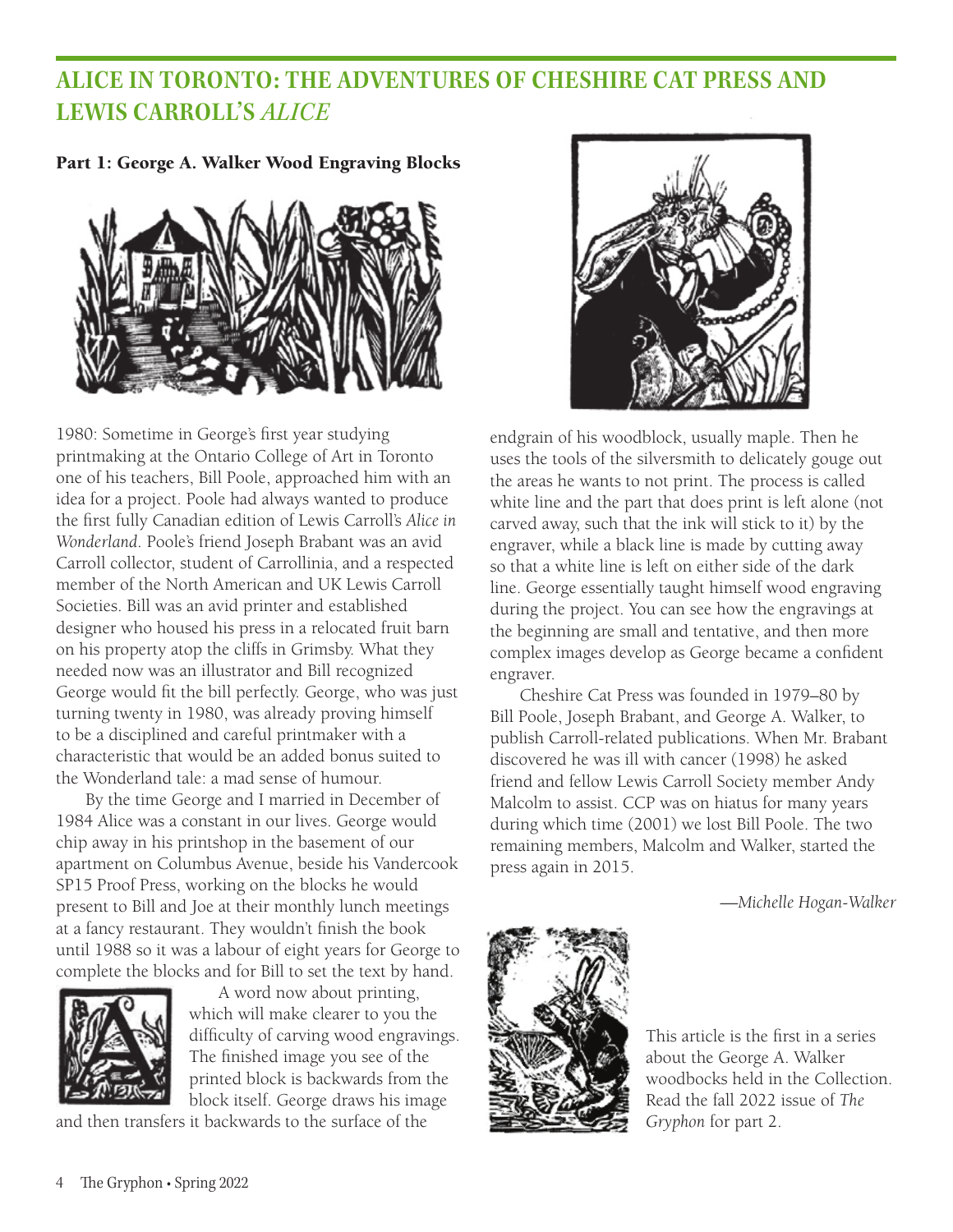## **CHILDREN**'**S NATURAL HISTORY BOOKS ABOUT BIRDS**

As a recently retired Services Specialist at the Osborne Collection, I devote much of my time (somewhat obsessively, I admit) to my preferred leisure activity of birding. When not observing birds in the field, I love reading about them. Lately I've been delighted to spend time reviewing the subject of birds in children's natural history books held at Osborne. This article presents a brief selection of favourite titles, published from 1658 to 2014.

#### Comenius: *Orbis sensualium pictus*



Joh. Amos Comenii. Orbis sensualium pictus: hoc est omnium principalium in mundo rerum.../Joh. Amos Comenius's Visible world, or, A nomenclature, and pictures, of all the chief things that are in the world.... Trans. Charles Hoole. London: Printed for S. Leacroft, MDCCLXXVII [1777].

Osborne's earliest children's book to contain significant natural history content is Orbis Sensualium Pictus by Moravian pastor and educator John Amos Comenius (1592–1670). Originally published in German with Latin in 1658, it was translated into English with Latin in 1659.

Often credited as "the first picture book for children," it contains a pictorial alphabet based on animal noises and other sounds (for example, the letter A is represented by a crow, as "The Crow crieth à à à"), followed by 151 chapters on a wide range of subjects. Each chapter contains a woodcut image, dual-language vocabulary, and descriptive text.

Of the seventeen chapters devoted to wild and domestic animals, six feature birds. Chapter 21, "Living-Creatures: and First, Birds," presents a "King's Fisher."

This image shows the kingfisher "making her Nest in the Sea." The belief that kingfishers nest on the open ocean derives from the Greek myth of Alcyone and Ceyx, who are transformed by the gods into kingfishers, or "halcyons." Ovid writes in Metamorphoses, Book XI, that Aeolus, God of Winds, calms the seas for a brief period each winter, to permit Alcyone to brood on her floating nest (this, incidentally, being the origin of the expression "halcyon days"). In reality, most kingfisher species nest in holes tunnelled into banks of earth.

One wonders why Comenius accords the kingfisher first place in his section on birds. Perhaps he was motivated by the "royal" status implied by its name, as he similarly begins his section on mammals with "Lyon, King of four-footed Beasts." Subsequent bird-themed chapters are titled: "Tame Fowls," "Singing-Birds," "Birds that Haunt the Fields and Woods," "Ravenous Birds" (i.e., birds of prey, or raptors), and "Water-Fowl." While Comenius presents mainly European species, he does include some exotics—ostrich, bird of paradise, and "party colour'd parret."

This illustration is taken from the 12th edition (1777). Osborne also holds a 1672 English/Latin edition of this work.

Editor's note: Please see Myrna Scully-Ashton's "Amazing Abecedariums" on page 14 for additional commentary on Orbis Pictus.

#### Thomas Boreman: *A description of three hundred animals*



Boreman, Thomas. A description of three hundred animals: viz. beasts, birds, fishes, serpents, and insects: with a particular account of the manner of their catching whales in Greenland: extracted from the best authors, and adapted to the use of all capacities. London: Printed for J.F. and C. Rivington; B. Law; G.G.J. and J. Robinson; T. Carnan; R. Baldwin; and E. Newbery, M. DCC. LXXXVI [1786].

Thomas Boreman was a London bookseller and publisher active from about 1730 to 1743. As one of the first English publishers to specialize in children's books, his innovative

techniques influenced later practitioners such as John Newbery. He is well-known for his Gigantick Histories, a series of ten miniature books for children, published between 1740 and 1743.

A Description of Three Hundred Animals (London: Richard Ware, Thomas Boreman and Thomas Game, 1730) was Boreman's first book for children. Osborne is fortunate to hold a first edition of this title.

Boreman subscribed to English philosopher John Locke's belief that education is most effective when combined with entertainment (Locke. Some Thoughts Concerning Education, 1693). In his "Note to the Reader," Boreman writes of his intention to engage the attention of children with "short descriptions of Animals, and Pictures fairly drawn (which last Experience shews them to be much delighted with)."

The arrangement pairs descriptions of beasts, birds, fishes, serpents, and insects with copper-engraved illustrations. One hundred and thirteen birds are represented. Reproduced here is page 121, showing the Virginia nightingale (an early name for the northern cardinal), the blackcap warbler, and the hummingbird.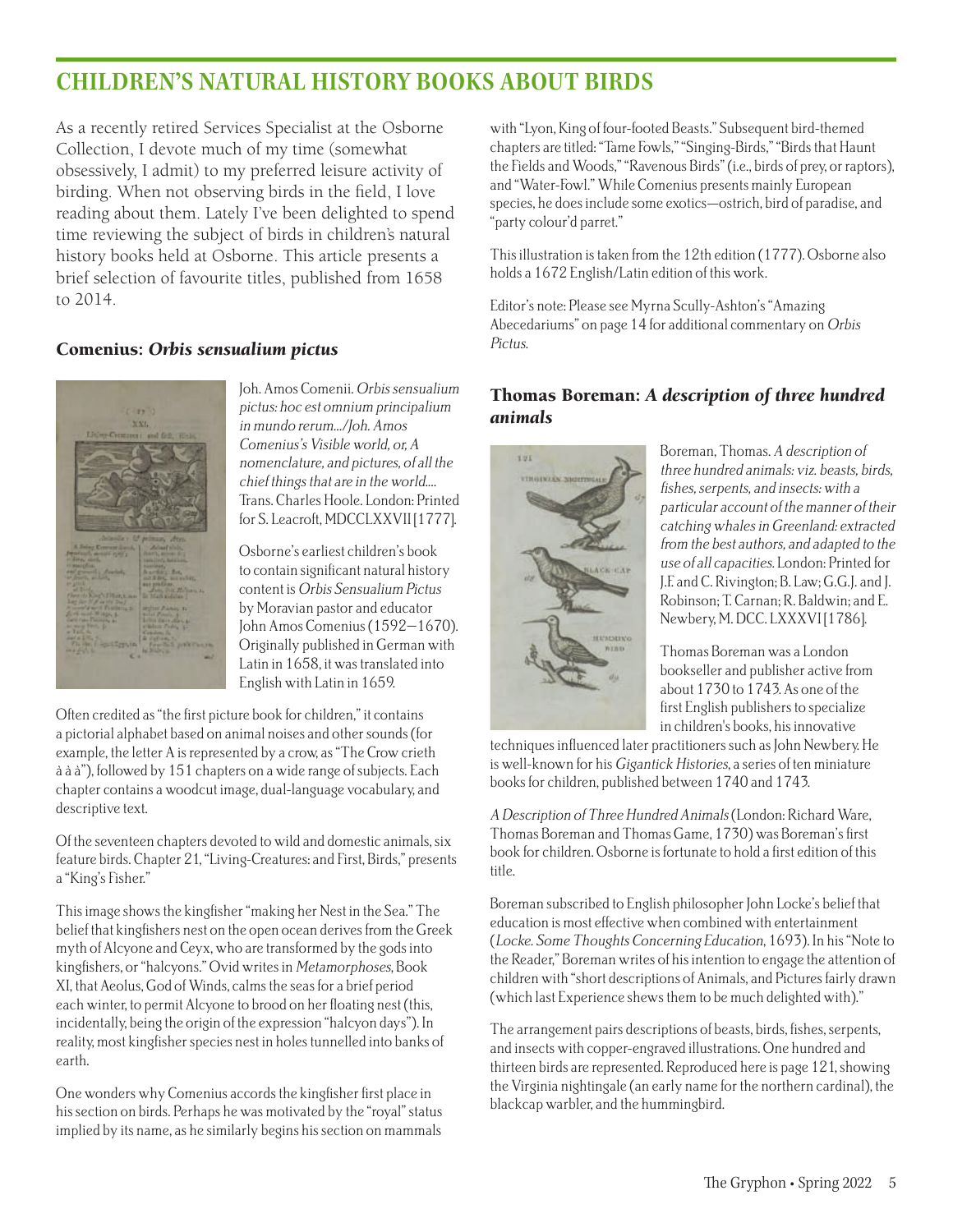Boreman does a great job in describing the iridescence of the hummingbird's feathers (the actual word "iridescent" had not yet entered the English language): "Its Colour is wonderfully resplendent; so that it cannot be well represented by any Painter; for with a green, such as is seen in the Necks of Peacocks, a golden flame colour, and yellow, are strangely mixt; so that being exposed to the Sun beams it shines admirably."

In compiling A Description of Three Hundred Animals, Boreman drew heavily on Edward Topsell's The History of Four-Footed Beasts, which was first published in 1607, and reprinted in 1658. (Toronto Public Library's Baillie Special Collections Centre has a copy of the 1658 reprint.) Following Topsell, and echoing the tradition of medieval bestiaries, he includes fantastic creatures—dragon, unicorn, lamia, manticore, allocamelus, and cockatrice. His main source for birds was The Ornithology of Francis Willughby by John Rae, which was first published in 1676.

A Description of Three Hundred Animals went into multiple editions during the 18th century and Boreman published two supplements: A Description of a Great Variety of Animals and Vegetables in 1736, and A Description of Some Curious and Uncommon Creatures: Omitted in the Description of Three Hundred Animals in 1739. Osborne has a 1744 edition of the first supplement, published by Richard Ware, and a first edition of the second, published by Richard Ware and Thomas Boreman.

As can be seen, the engravings leave much to be desired in terms of accuracy—a common characteristic of early animal books whose illustrators had little or no access to live or prepared specimens, and generally copied or extrapolated from earlier works.

## Charlotte Smith: *A natural history of birds*



Smith, Charlotte. A natural history of birds: Intended chiefly for young persons. London: John Arliss, 1819.

Charlotte Smith (1749–1806) was by all accounts a fascinating woman. A highly regarded English novelist and poet, she was a passionate abolitionist, and an early feminist who left her abusive husband to support her family of ten children through writing. Towards the end of her life, she published five children's books. A Natural History of Birds was released posthumously in 1807. This is the second edition (1819). Following the taxonomy

of Carl Linnaeus, Smith presents six orders of birds in a series of letters addressed to children. For each species or group she provides information on appearance, diet, and behaviour, followed by excerpts from myth, history, fable, and poetry.

#### Thomas Bewick: *The new lottery book of birds and beasts*



The new lottery book of birds and beasts, for children to learn their letters by as soon as they can speak. [Illustrated by Thomas Bewick.] Newcastle: Thomas Saint, 1771. (Gift of Mr. F. A. Warren)

Thomas Bewick (1753–1828) was a major figure in the history of English book illustration who transformed the art of wood engraving in the 18th and 19th centuries. He grew up on a farm in northern England where he developed a life-long love of nature. Two of his best-known works, A General History of Quadrupeds (1790) and A History of British Birds (issued in two volumes in 1797 and 1804), were motivated in part by his desire to improve upon the inadequate illustrations in Boreman's A Description of Three Hundred Animals.

Bewick's first animal engravings were published in 1771, when he was just eighteen years old. The New Lottery Book of Birds and Beasts, for Children to Learn their Letters by as Soon as They Can Speak is attractively bound in Dutch flowery paper, with forty-eight woodcuts on twenty-four leaves. This charming primer displays a much higher standard of artistry than most woodcut-illustrated children's books of the period. Each leaf bears a picture of a bird and a beast, with the corresponding letter of the alphabet on the facing page. Like Boreman, Bewick includes a few mythical creatures, such as the phoenix and the unicorn.

## *Darton's alphabet of birds*



Darton's alphabet of birds. Illustrated by Harrison Weir. London: [Darton, 1866]. (Gift of Jane Dobell)

Osborne holds numerous examples of animal-themed alphabet books for children. This handsome Victorian-era toy book (toy books were an early form of today's picture books for children, characterized by their large format and emphasis on illustration) contains twenty-four engravings of birds,

each with a decorative letter boldly printed in red, and four lines of descriptive verse. Harrison Weir (1824–1906) was a leading illustrator in Victorian England, best known for his depictions of animals. He was also a cat fancier and animal rights advocate. Osborne holds a first edition of this title as well, published by Darton & Co. in 1858.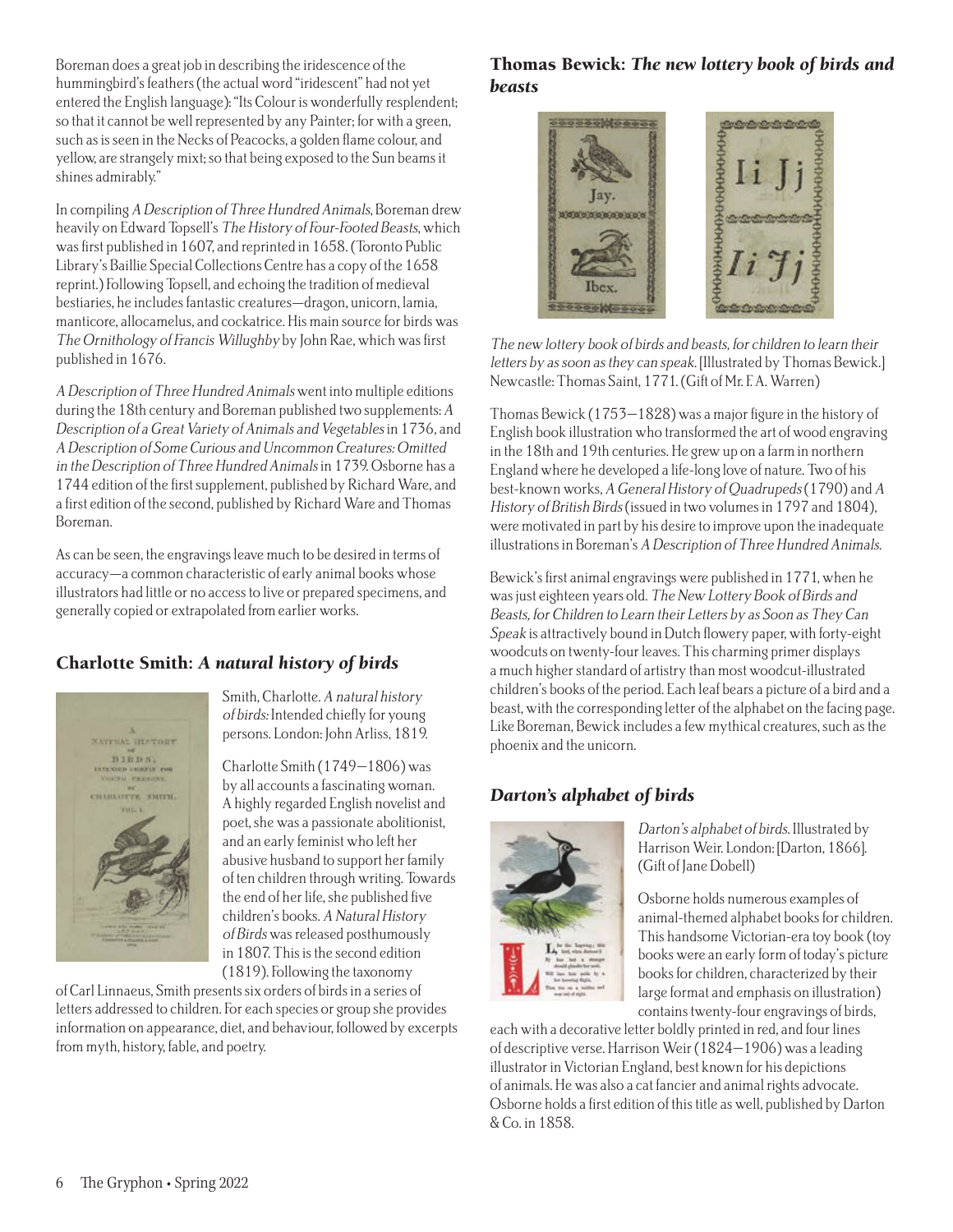#### Eric Daglish: *The larger birds*



Daglish, Eric Fitch. The Larger Birds. London and Toronto: J.M. Dent, 1928.

A series of books I have long admired at Osborne is Animals in Black and White by Eric Fitch Daglish (1892–1966). Daglish was a British engraver, author, and naturalist. Animals in Black and White consists of six titles: The Larger Birds, The Smaller Birds, The Larger

Beasts, The Smaller Beasts, Fishes and Sea Animals, and Reptiles. Osborne holds five of the six. Shown here is a striking engraving of the lesser spotted woodpecker from The Larger Birds. In his introduction, Daglish writes, "If beasts are the most intelligent, birds are the most attractive of all animals." I strongly concur!

#### Mary and Conrad Buff: *Elf owl*



Buff, Mary and Conrad. Elf Owl. New York: The Viking Press, 1958.

This is one of my favourite mid-century children's books about birds. Unlike other titles mentioned in this article, it focuses on a single species—a pair of tiny elf owls nesting in a giant saguaro tree in the American Southwest. Notable for its close observation of Sonoran desert ecology and its lack of anthropomorphism, this book's gentle sepia-toned illustrations are a perfect

complement to the rhythmic text. The elf owl is the smallest owl in the world. It measures roughly 12.5 to 14.5 centimeters long—about the size of a sparrow. Definitely a bucket-list bird for me! Sadly, elf owl populations are threatened or endangered in much of their range. Americans Mary and Conrad Buff wrote and illustrated fourteen children's books between 1937 and 1968, many of which are naturethemed. Osborne holds five additional titles by this author/illustrator team.

#### Mia Pelletier: *A children's guide to Arctic birds*



Pelletier, Mia. A children's guide to Arctic birds. Illustrated by Danny Christopher. Iqaluit and Toronto: Inhabit Media, 2014.

Inhabit Media is an Inuit-owned publishing company based in Iqaluit. The company was founded in 2006 to promote and preserve the knowledge and stories of Inuit and non-Inuit Arctic residents. Mia Pelletier is an

ecologist who works with Arctic seabirds and cooperates with Inuit communities on the management of protected areas. Danny Christopher is an artist and cofounder of Inhabit Media. This book offers a unique northern perspective on twelve species that migrate to the Arctic to breed, or live there year-round, providing information on where to find them, what they eat, how they sound, nests, eggs, chicks, and other "feathered facts." Inuktitut names are included, for example "Ukpigjuaq" for snowy owl. The bright watercolour illustrations show each bird in its Arctic habitat.

These eight titles are just a tiny sampling of the riches contained in Osborne's outstanding natural history collection. There are many more items to fascinate, instruct, and entertain birders, nature lovers, researchers, and anyone with an interest in historical or modern children's literature. In addition to books, Osborne holds naturethemed board games, toys, and stunning original art. I hope you have the opportunity to visit the Collection in person, or to view the library's digital archive at https://digitalarchive.tpl.ca/, where many of Osborne's pre-1910 materials are available as downloadable pdfs.

*—Martha Scott*

## **A DONOR**'**S STORY: SYLVIA MCPHEE**

December 1960, Moscow. Teacher Sylvia McPhee was visiting her sister, a Canadian diplomat, and had an opportunity to tour a Russian school, Elementary School No. 35. Sylvia notes it was "just a regular school," not one of the show schools the USSR might usually take visitors through during the Cold War.

The principal was so pleased with their visit that she invited them back for the arrival of Ded Moroz (Grampa Frost, the equivalent of Father Christmas) and



Snegurochka (his granddaughter assistant, the Snow Maiden). At that event, Sylvia received an English-language copy of *The Humpbacked Horse*, a classic Russian folktale in verse by Petr Pavlovch Ershov. This edition is illustrated by N. Kochergin.

In 2014 Sylvia donated this copy to the Osborne along with a little rocking horse, also from Russia, a later present to Sylvia from her sister.

*—Gillian O'Reilly*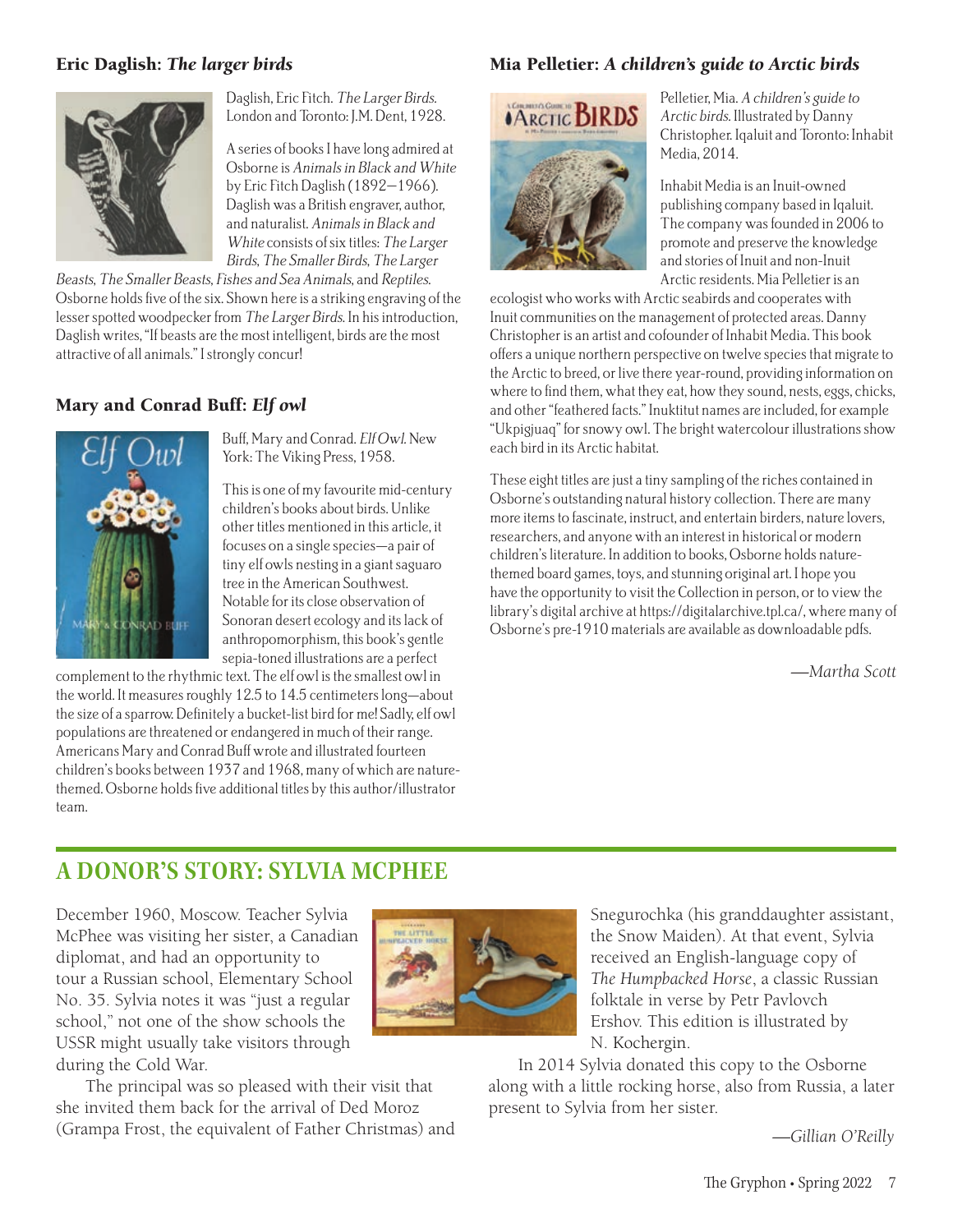## **NOTABLE ACQUISITIONS**

The Osborne Collection has made four exciting new acquisitions.

#### **1. An artist's edition of** *The Ultimate Safari* **by Nadine Gordimer (Johannesburg, South Africa: the Artists' Press, 2001)**



Gordimer won the 1991 Nobel Prize for Literature for her integration of writing with activism against apartheid and racial oppression in South Africa. Despite a number

of Gordimer's works having been banned in South Africa, she continued to live and work there until her death in 2014.

Gordimer was respected for her first-hand knowledge of the issues refugees faced trekking through Kruger National Park, gained through her involvement in an earlier research assignment with the BBC. These insights inspired her to write *The Ultimate Safari,* the story of a girl escaping the Renamo Forces in Mozambique and making the journey toward a safer and brighter future by travelling through the Kruger National Park. Although the story is fictional, Gordimer's extensive knowledge of the area allows her to provide readers with a realistic perspective on displacement, immigration, xenophobia, and trauma as experienced by refugees.

Originally published in 1991, *The Ultimate Safari*  was republished in 2001. Mark Attwood of the Artists' Press had recently read the work, and director Tamar Mason had been researching refugees' experiences in the Kruger National Park.

This edition includes illustrations by survivors whose experiences are similar to that of the central character. Aletah Masuku, Alsetah Manthosi, and Dorah Ngomane are seasonal labourers who felt that sharing their personal journeys through the medium of illustration would bring greater awareness to the issues. This artist's edition is one of only one hundred copies, inscribed by Gordimer and by each artist on their respective artworks. Short biographies of each illustrator, including their accounts of their journeys, are included.

#### **2.** *The Eskimo Cook Book* **(Anchorage, Alaska: Crippled Children's Association, 1952) by the Students of Shishmaref Day School**



This is the first edition of a series of books that were sold in a successful long-running fundraiser benefitting the Alaska Crippled Children's Association. The association adopted a new name in 1998, and is now called the Alaska Center for Children and Adults  $(ACCA)$ 

The cookbook is full of Alaskan community recipes written and illustrated by the students. The students were credited for their illustrations and recipes. Many of the recipes are comically brief, clearly written from the point of view of a child. For example, Marion Olanna's Frozen Flounders recipe: "After the flounders are caught, let them freeze. Eat as much as you want of it."

#### **3. "Rabbit Makes a Monkey of Lion" from** *More Tales of Uncle Remus* **(New York: Dial Books, 1987), art by Jerry Pinkney**



The Osborne has recently purchased an original watercolour by Jerry Pinkney, for the Jean Thompson Collection of Original Art. A signed original watercolour for a spread (two facing pages), this illustration features the character Brer Rabbit coming out of his tree-trunk home, talking to a bird sitting on a branch in a

forest setting. Pinkney has described the importance of Brer Rabbit thus: "Working on both the Uncle Remus tales and John Henry has shown me an important link between pivotal and opposite African American folk heroes. Brer Rabbit, the sly trickster, originated during slavery and was the first African American folk hero. Slaves who wanted to get the better of their masters needed to be cunning and sly—hence the trickster role."

Sadly, Pinkney passed away in 2021, but his works have continued to bring to light the importance of stories and characters like Brer Rabbit. Pinkney used his platform as an illustrator of children's books to celebrate African American themes. Some highlights from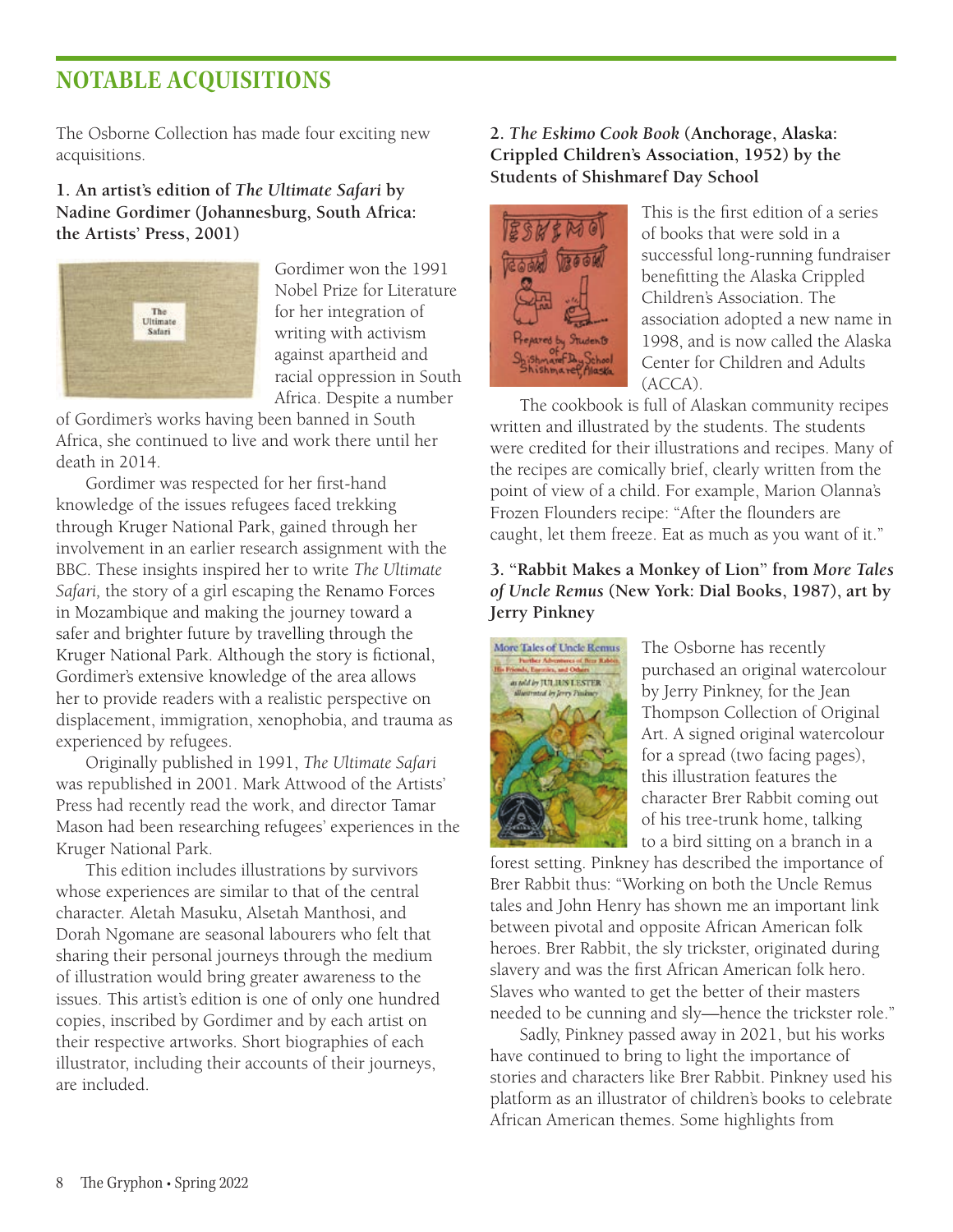Pinkney's career include five Caldecott Honor Medals, five Coretta Scott King Awards, five Coretta Scott King Honors, and the 2016 Coretta Scott King–Virginia Hamilton Lifetime Achievement award.

#### **4. Seven serigraph prints by Roy Henry Vickers**



We are thrilled to have acquired seven limited edition serigraph prints from our 14th Annual Sybille Pantazzi lecture presenter, Roy Henry Vickers. Vickers is a

prolific and multitalented artist who works in a number of media, including as a carver, painter, and printmaker. He is also a publisher, author, storyteller, a recognized leader within the Indigenous community, and an advocate and spokesperson for recovery from addictions and abuse. Vickers's efforts have garnered him accolades for his contributions to Canadian society and culture: the Order of British Columbia, the Queen's Golden Jubilee Medal, an Honorary Doctorate of Letters from York University, and the Order of Canada.

The serigraphs are from Roy Henry Vickers and Robert Budd's Northwest Coast Legends series. Three of them, "**Raven Skin on Weget,**" "**Raven in Tree,**" and "**Storyteller,**" are prints selected from the first title of the series, *Raven Brings the Light* (Madeira Park, British Columbia: Harbour Publishing, 2013). The story begins with a boy named Weget who is destined to bring light into the dark land. Weget can change into a raven by wearing raven skin, as brought to life in "Raven Skin on Weget." In "Raven in Tree" observes the best way to bring light.

In "Storyteller," Vickers celebrates the importance of storytelling, with gratitude to Chester Bolton, Chief of the Ravens, from the village of Kitkatla.



The fourth serigraph is from the second title in the Northwest Coast Legends series, *Cloudwalker* (Madeira Park, British Columbia: Harbour Publishing,

2014). This title shares the story of Astace, a Gitxsan hunter who is carried away into the clouds by a group of swans he had attempted to catch. While in the clouds, he grows weak and starts to spill water from the cedar box he is carrying. When he returns to earth, he discovers new lakes and rivers that were never there before. The print "**Swim for Swans**" was selected from *Cloudwalker*. It depicts Astace swimming in the lake underneath a group of swans, before they take him into the clouds.



*Orca Chief* (Madeira Park, British Columbia: Harbour Publishing, 2015) is the third release from the Northwest Coast Legends series. In it, an Orca Chief is upset

with hunters who failed to uphold the balance of the ocean's resources by not using sustainable harvesting methods. Two prints were purchased, "**Orca Breech**," in which the orcas celebrate by jumping above the sea waters after the hunters have listened to the Orca Chief's instructions, and "**Bubble Net**," in which two humpback whales swim in a circle formation, blowing bubbles to force a school of herring to gather around, making it easier for the family of humpbacks to feed.



*Peace Dancer* (Madeira Park, British Columbia: Harbour Publishing, 2016) is the fourth title within the series and shares the story of the children from the

Tsimshian village of Kitkatla who capture and mistreat a crow after a game of playing hunters. The Chief of the Heavens, upset by the crow's mistreatment, showers the village with a storm, until the people promise to change. A valuable lesson is learned, and a promise is made to pass on the story of the flood along with a Peace Dancer performance to be held at every potlach. The print "**Prayers**" was selected for the Collection; it captures the moment when the people of the village are sitting in a boat, seeking refuge from the storm and praying to the Chief of the Heavens.

*—Jennifer Yan and Sephora Henderson*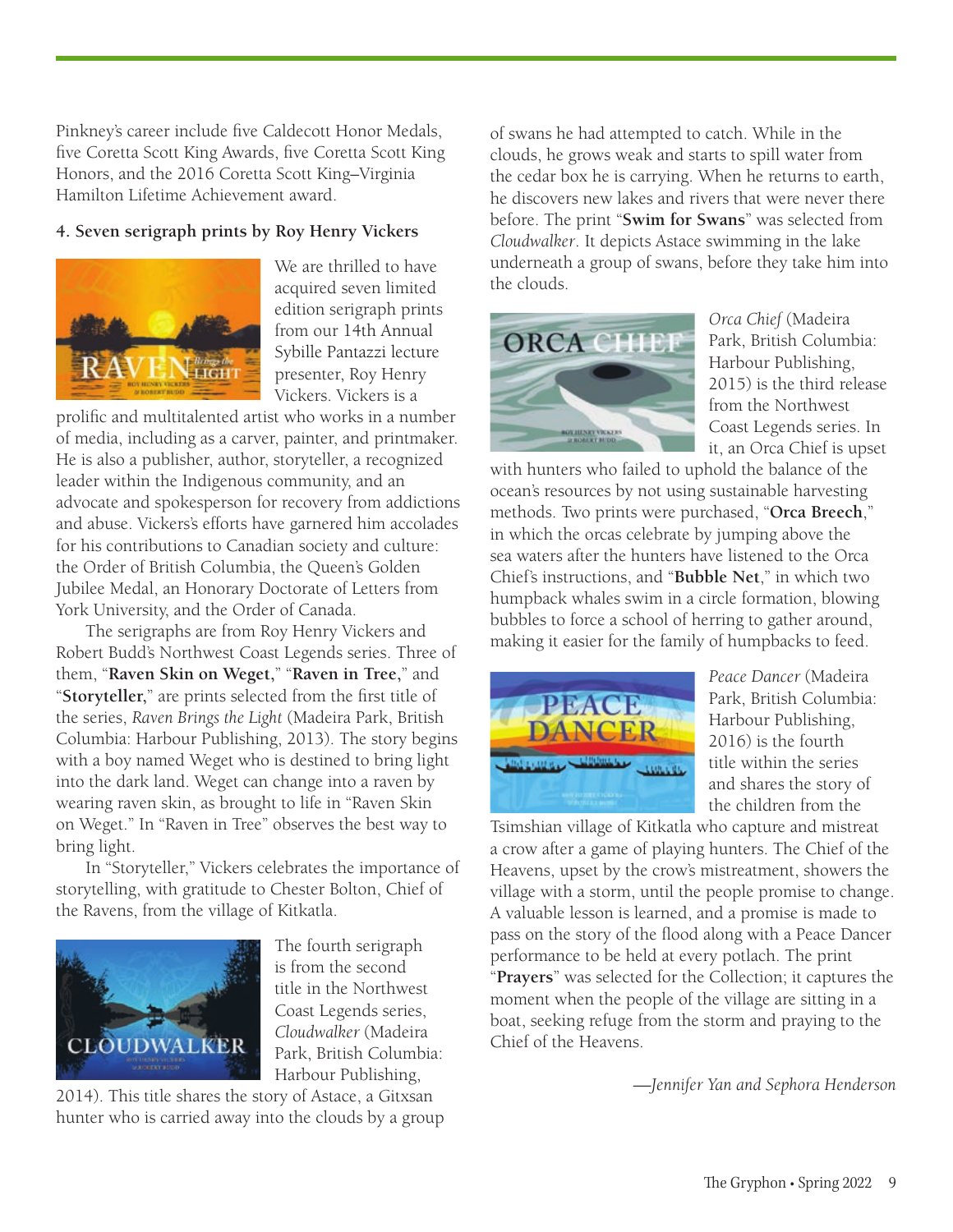## **MEMORIALS**

We mourn the passing of:

Jean Laundy John B. Lawson Colin McGregor Joyce Sowby



Joanne Schott: One of a Kind, a Treasure



The Toronto Public Library community has lost one of its unsung heroes. Joanne Schott, the former Children's Literature Specialist at Boys and Girls House, died in September 2021.

Joanne began working at the Toronto Public Library in the 1970s. First she was assigned to the Parkdale Library under the leadership of the legendary Rita Cox. Not long after, Joanne became the Children's Literature Specialist at Boys and Girls House, the first Toronto public library exclusively for children. In her position as Children's Literature Specialist, Joanne chaired the Boys and Girls Book Selection Committee of TPL. In other words, she shaped the children's book collection for the city of Toronto. Most of us don't think of the big picture. But imagine, Joanne Schott directly influenced the reading habits of the children of Toronto for decades. And Joanne wanted only the best for the children; she led the B&G Book Selection Committee wisely and with her own brand of wry humour. She offered practical, historical, and philosophical insights. To sit on the committee with Joanne was to receive a graduate education in children's literature.

If you ask people who knew and worked with Joanne to describe her, a few words consistently come up: unassuming, self-effacing, modest, knowledgeable, brilliant, witty, mischievous. She was all of these and more: she was unselfish with her time and knowledge of children's literature.

Joanne did have an unassuming presence. She had a very deliberate way of speaking, neither too fast nor too slow, but just right. Underneath her dry and professorial tone was a lilt of something else: Mischief? She used an economy of words, her insights were piercing, but delivered with kindness and care. Behind her trifocals, her grey-blue eyes never judged and often sparkled. Those of us who knew Joanne well relished her witty and on-point observations.

At Boys and Girls House, Joanne's expansive book knowledge was legendary and much sought after. Other children's librarians, writers, storytellers, teachers, and students of the literature visited B&G House to avail themselves of Joanne's unique service. She had an uncanny ability to find a book even with little information about it. And she was always available to children and their parents and ready to give a book recommendation.

Becoming a public librarian was a second career for Joanne. She was born in Sacramento, California, on May 9, 1933. The only child of a barkeeper and his wife, Joanne had an active imagination. She attended high school in the city and went on to attend Mount St. Mary's College in Los Angeles. She majored in physical sciences, particularly chemistry, and mathematics. After graduating in 1956, Joanne taught high school in LA. Married in 1958, Joanne and her husband, Bill Graham, moved to Toronto in 1960 so that Bill could study for his PhD at the University of Toronto. Eventually Joanne went back to school and graduated from the University of Toronto Faculty of Library Science in 1970.

Joanne had four children. Her household was chock full of books and reading. Her favourite books were the Moomintroll series by Tove Jansson. The entire Graham family loved them too. The children played for hours in their own imagined Moominland, no doubt with their mother's approval.

Beyond the public library, the Book Selection Committee, and her home, Joanne influenced the community at large. She wrote a regular column, called "International Bookshelf," for *Quill & Quire* in the early 1990s.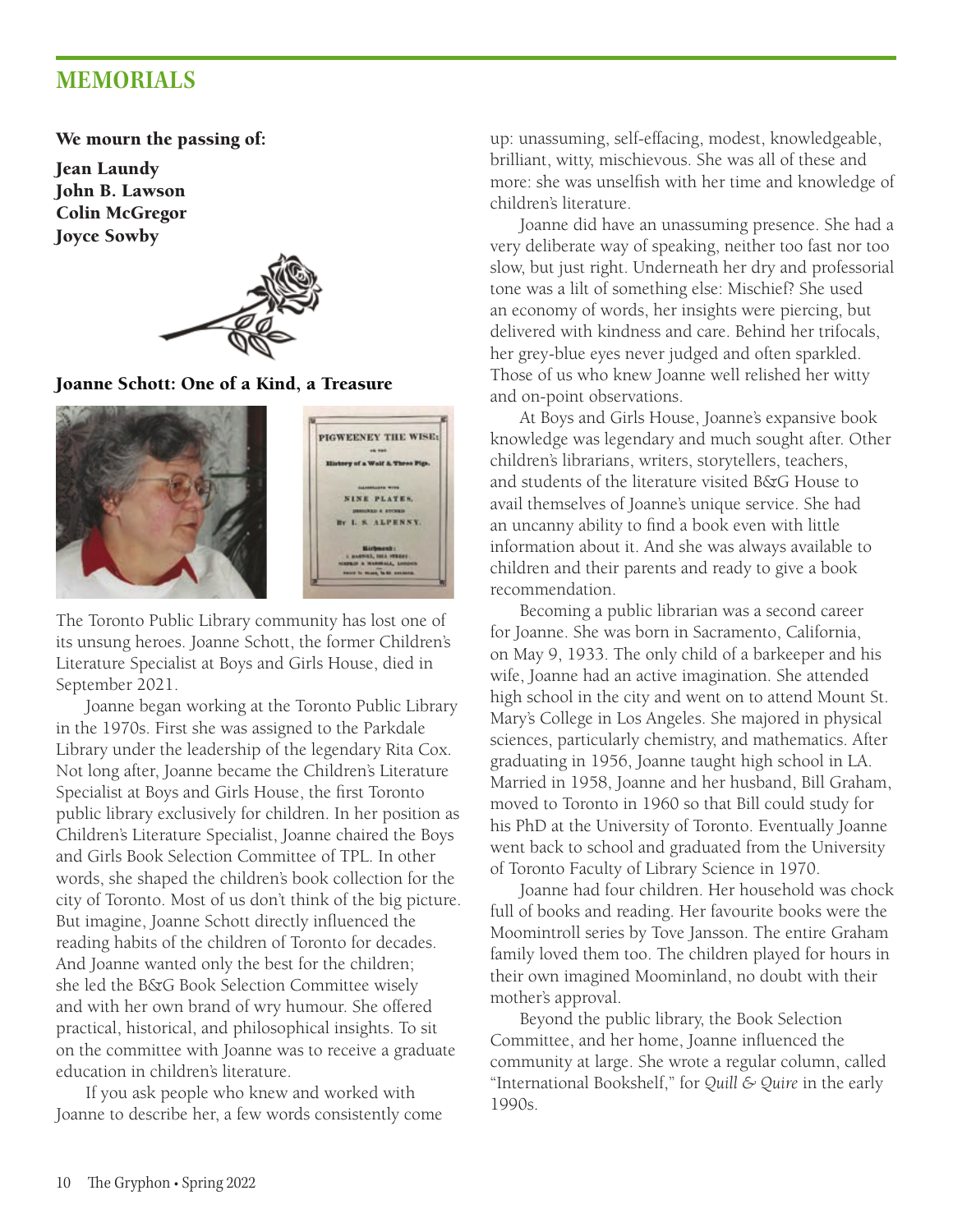As the Children's Literature Specialist at Boys and Girls House, Joanne influenced the burgeoning Canadian children's literature community. Peter Carver, reflecting on her influence on his own career first at the Canadian Children's Book Centre, later as a teacher of aspiring writers, then as editor at Red Deer Press, remembers that while he was working at the CCBC, he asked Joanne what books he should read from around the world. Joanne asked: "What do you want, popular books, or do you want literature?" Peter says, "The conversations we had were seminal, and vital to me."

Peter continues: "How many other individuals did Joanne imbue with knowledge of children's literature from around the world? We'll never know, because librarians aren't in the business of keeping track of the hundreds—maybe thousands—of individuals they encounter over the years. There isn't time for them to chart where the knowledge they offer ends up, and how it affects those who learn and grow and enrich others with that knowledge. But we do know that there is immense value to the quiet contributions of people like Joanne Schott, super librarians who share their knowledge so generously. We are all in her debt. Thank you, Joanne."

Those of us whom Joanne nurtured, mentored, and laughed with can only add, "Thank you, Joanne Schott. You are one of a kind, a treasure, and you will be missed."

*—Theo Heras*

#### Judith "Billie" Wilder: Wonderful Friend

Although her birth certificate stated Judith as her name, she was christened "Billie" (because her parents thought she was going to be a boy) and was affectionately called Billie throughout her life. Judith "Billie" Ryrie Wilder was a great supporter of and friend to the Osborne Collection. She will be sadly missed by the Friends with her passing on July 17, 2021.

Billie was born in 1928 in Toronto to Edward William Bickle and Helen Ryrie Bickle and had a half-brother, Thomas. She attended Havergal College followed by McGill University. Interested in pursuing a career in journalism, she enrolled in Lorne Greene's Academy of Radio Arts. Soon afterwards, however, she met her future husband, William Wilder, to whom she was married for over sixty-six years. According to her daughter, Martha Wilder, Billie was his "chief

business advisor" and trusted support throughout his distinguished business career. Martha also says Billie was a voracious reader; her favourite book was *Rebecca* by Daphne du Maurier. She read a lot of memoirs and biographies, but not a lot of fiction. As for children's books, Billie loved the English classics: stories by A. A. Milne, books like *The Wind in the Willows* and Victorian books such as *The Secret Garden*. She also loved the Madeline series by Ludwig Bemelmans.

As a philanthropist, Billie consistently supported the arts, education, health care, and social services over many years and made transformative gifts to the Toronto Symphony Orchestra and the Toronto Rehabilitation Institute. The surrounding area of the E.W. Bickle Centre (part of University Health Network's Toronto Rehab Centre, which helps people overcome the challenges of injury, illness, or age-related health concerns, and is named after Billie's father) will soon be complemented by the Billie Wilder Therapy Gardens.

Jane Dobell, Osborne Collection supporter, Friends member-at-large emerita, and childhood friend of Billie's, says: "I've known her since preschool or kindergarten. Billie was extraordinarily generous, a huge supporter to arts (she gave generously to the Toronto Symphony) and medical institutions, but she was a very modest and quiet person. Our parents were friends. I had two older brothers, so I was looking for a female friend, and she was an only child. We read many books together in our childhood, and we were read to as children, so she considered the Osborne a 'good thing.' She was a kind of Girl Scout; she gave to the Osborne as a sort of commemoration of our friendship."

According to Martha, Billie, in addition to her involvement with the Osborne, also spent her time on the board at Trent University, volunteered at the AGO, and was involved with CJRT radio in the early days. "I think she volunteered for a variety of reasons (like many people), to contribute to society, to learn, to meet new people, and be part of a community. Although Mom had a 'good ear,' she did not play an instrument. I am not sure who her favourite composer was—she listened to a variety of them—perhaps Rachmaninoff." Billie also enjoyed gardening and was active in tennis and skiing as well as fishing in Georgian Bay and sailing in Passamaquoddy Bay. Martha adds, "Mom did collect children's chairs and there are ten scattered throughout her home."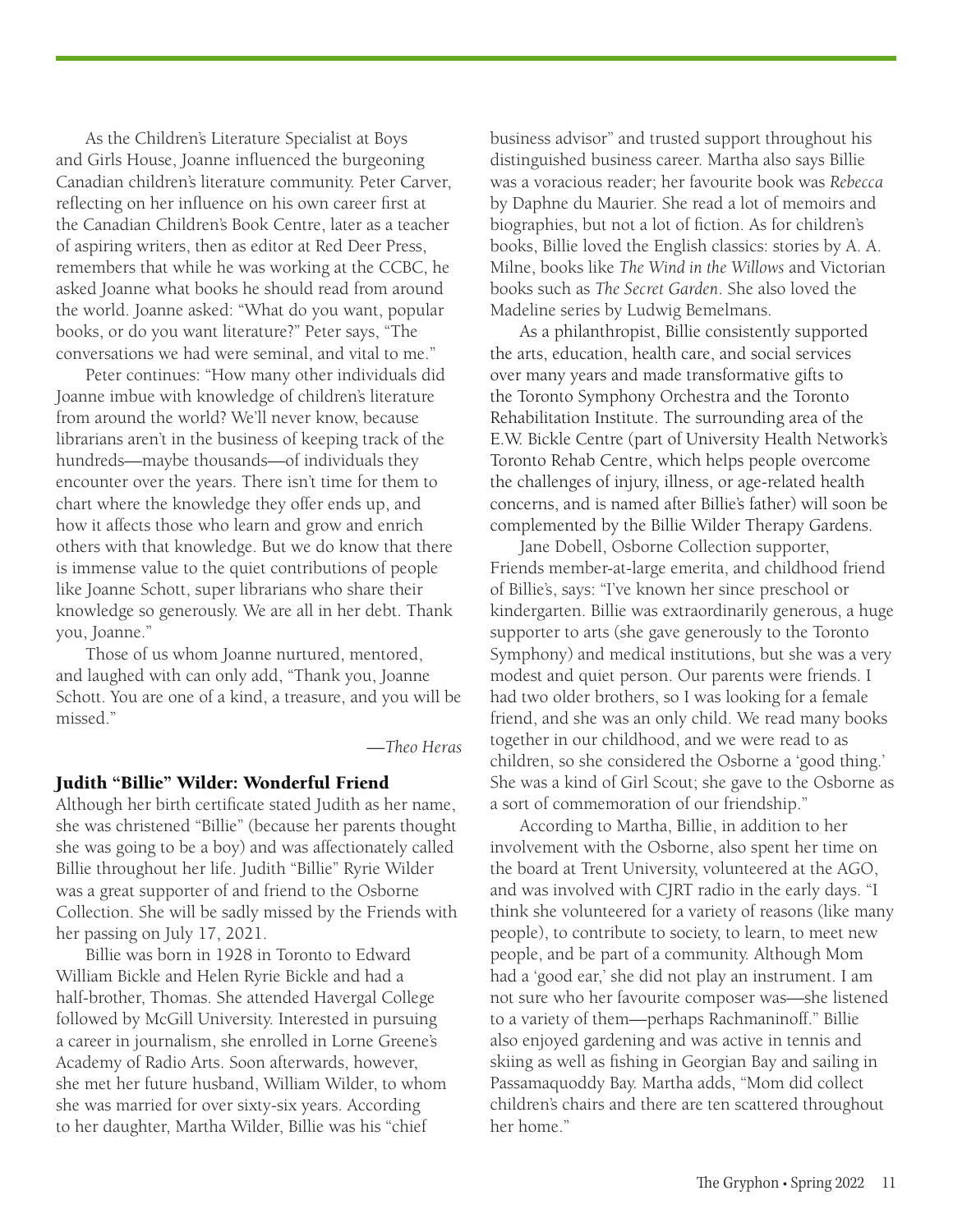According to Leslie McGrath, former head of the Osborne, "Billie was a wonderful friend to the Osborne Collection. Whether we were trying to start an online catalogue, acquire special materials, or enhance conservation, Billie was there to help. Her generosity was as large as it was quiet and understated; Billie never wanted a fuss and preferred to have a quiet laugh with friends rather than formal recognition. I treasured Billie's visits to Osborne; these were annual for many years (and before my time had been more frequent, including helping the Friends with special events and with merchandise), then rarer as Billie's health became more fragile. Each year, if Billie could, she came to choose Christmas cards, lighting up the room with her beautiful smile, and offering cheer and encouragement to the staff. Billie loved books and music, and was deeply knowledgeable about both. We were delighted

when Billie accepted the tribute of an Osborne exhibition in her honour, *She Shall Have Music Wherever She Goes*, bringing together music-themed books and fine art, with an opening reception provided by the Friends. This was a memorable evening that Billie and her family enjoyed together. Billie was a philanthropist who supported many worthy causes, and we were honoured to be one of these. She will be deeply missed by everyone who had the privilege of knowing her."

Billie will be sadly missed by the Friends of the Osborne Collection and her family: her three surviving children (spouses): Martha; Tom (Sylvie); Andrew (Lori); and five grandchildren: Elle (Jeff), Mac, Justin, Neal, Meaghan (Jordan); and one adorable greatgrandchild, Charlie. Sadly, son Bill passed away shortly after Billie's death.

*—Karri Yano*

## **CONSERVATION UPDATE: MARGARET BLOY GRAHAM**'**S MOCK-UPS**

The Osborne Collection holds a number of dummy books created by illustrator Margaret Bloy Graham. She used these books in the beginning stages of book design and as mock-ups for the final editions. The dummy books in the Osborne Collection include those from well-known works like *Harry the Dirty Dog* and other books in the Harry series.

All of the books feature extensive use of rubber cement that has oxidized, yellowed, and become embrittled, resulting in adhesive failure. Bindings, illustrations, and text held in place using rubber cement have since become detached and vulnerable to loss and physical damage. Conservation treatment was needed to address this failure and ensure safe access while preventing further damage.



A split page from No Roses for Harry before and after treatment.

Tears were repaired, losses were filled, and splits were mended, but most of the work involved re-adhering elements to the page. Where materials were originally pasted directly to the page, adhesive residue was

mechanically reduced with a scalpel and then tiny microdots of tacky, flexible acrylic adhesive were applied and dried under pressure.

Special consideration was given to the use of tape in these dummy books. Tape is routinely removed in conservation treatments because it is considered an unstable method of repair: adhesives leave disfiguring stains and often become embrittled and fail. Items that were previously held in place with tape are often hinged back into place with wheat starch paste and Japanese paper, but a different approach was chosen for these dummy books. In order to maintain the original look, feeling, and function of the dummy book as preparatory material, new stable "tape" was made to re-adhere items.



(Left) Adhesive applied to a sheet of polyester before drying; (right) new tape that recreates the same size and layout of the old failed tape.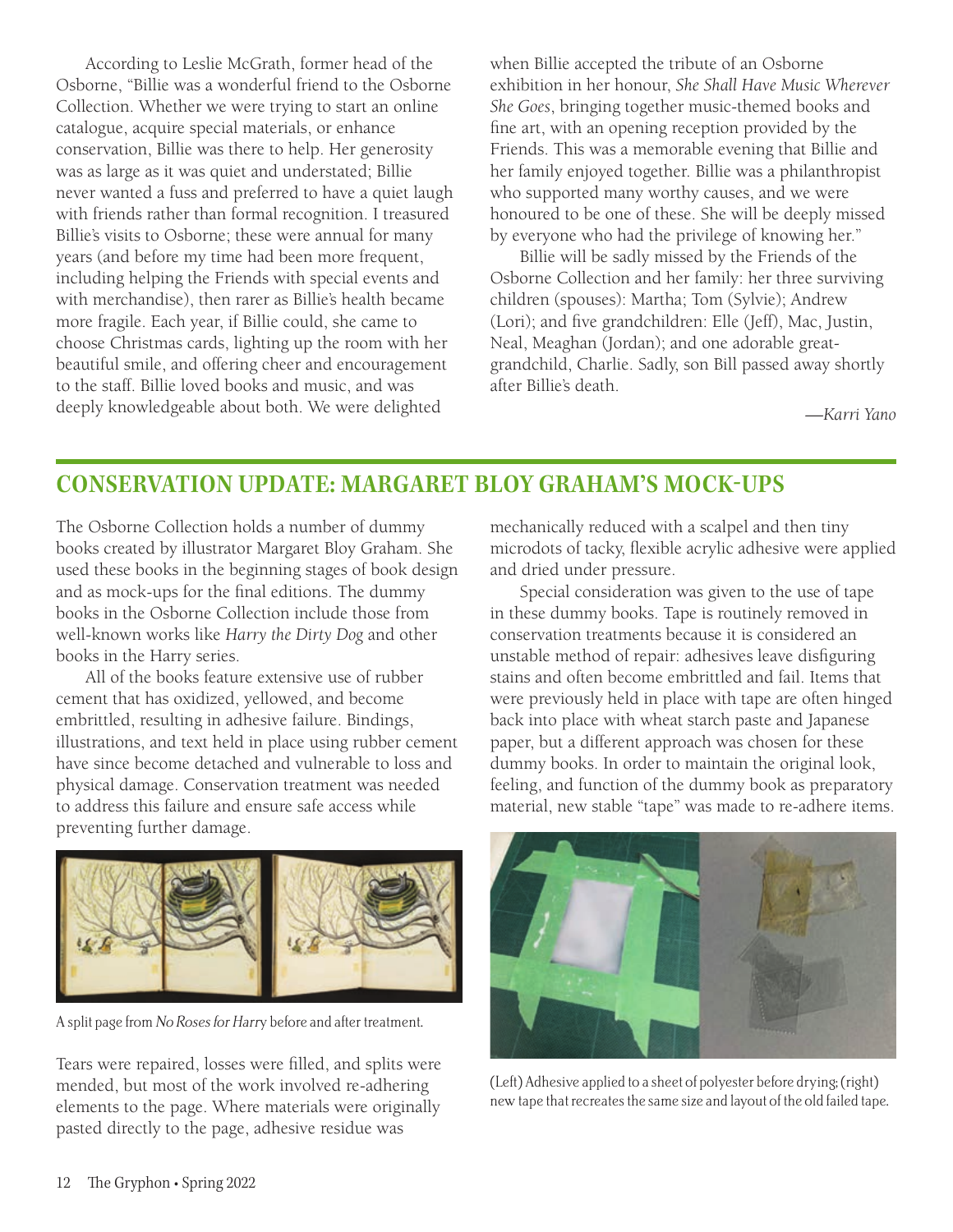

Conservation-grade acrylic adhesive was brushed out onto thin sheets of polyester and left to dry. The sheets were then cut into strips according to the width of the original tape pieces. Each piece of replacement tape was cut to the exact size of the piece it replaced using a tape



A spread from Harry and the Lady Next Door before treatment. A spread from Harry and the Lady Next Door after treatment.

dispenser to recreate the torn edge. This new "tape" was adhered with a tacking iron. The result faithfully recreates the original function, retaining the different steps of edits and additions in Graham's creative process.

*—Emily White*

## **"SPRING" INTO THE COLLECTION!**

#### With these delightful spring-themed books …

There are many wonderful books about spring and Easter in the digital archive, available to view online as pdfs. Follow these steps to see these and other books and ephemera in greater detail: go to torontopubliclibrary.ca  $\rightarrow$ eBooks & Online Content  $\rightarrow$  Digital Archive  $\rightarrow$  Advanced Search  $\rightarrow$  enter title or subject  $\rightarrow$  select the Osborne from the drop-down menu under "Collections"  $\rightarrow$  Search.

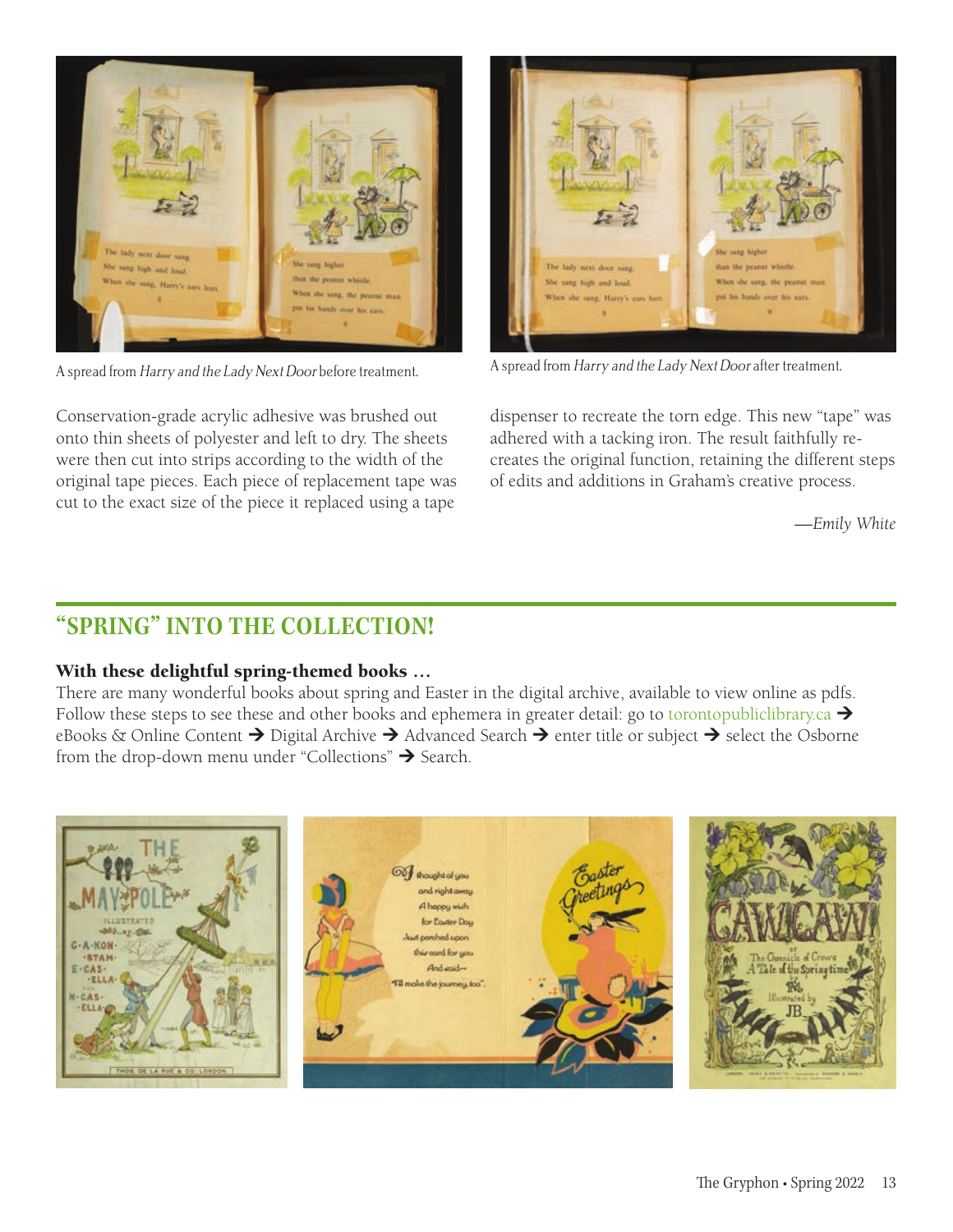## **AMAZING ABECEDARIUMS: SIX ALPHABET BOOKS FROM 1672 TO 2010**

Learning the alphabet may be "as easy as ABC," but there are many creative ways to teach it. From traditional rhymes to innovative contemporary texts, alphabet books are an ever-expanding genre of children's literature. The Osborne has a collection of alphabet books (also called "abecedariums") dating from the 17th century to the present.

#### *Orbis Sensualium Pictus* (1672)

This was one of the first children's picture books published in Europe. First published in what is now Germany, this Latin textbook's title in English is *The Visible World in Pictures*. It teaches Latin words for nature, commerce, human biology, and more. The book teaches letter sounds through animal noises, some of which might sound strange to modern readers, with phrases like "Lamb blaiteth" and "Grasshopper chirpeth." Osborne's copy is an English edition from 1672. The English translator admitted that the German phrases did not always easily translate to English. This explains the confusing phrase "[t]he Crow cryeth" representing A.



The alphabet portion of Orbis Sensualium Pictus.

## *The History of Apple Pie* (1808)

In the 19th century, the popularity of illustrated alphabet books expanded rapidly. New printing technology made illustrated books easier and cheaper to produce. The market for children's books also grew. Middle-class parents were eager to supply their children with books. *The History of Apple Pie* was an early example of this new demand for alphabet books.

The book teaches the alphabet through a relatable narrative about craving apple pie. (At the time, the word *history* was also used to mean *story*.) A hungry set of

siblings approach the pie and bite, cry, and dance their way through the alphabet. The text comes from an old alphabet rhyme, first written down in 1671.



Three pages from The History of Apple Pie.

## *An Illustrated Comic Alphabet* (1859)

By Amelia Frances Howard-Gibbon (1826–1874), this is the earliest known Canadian picture book. Originally from England, Howard-Gibbon lived in Sarnia, Ontario, when she created the book. Howard-Gibbon's alphabet illustrations were never published during her lifetime. She gave the pen-and-ink illustrations to her friend Martha Poussette in 1865. In the 1960s, Howard-Gibbon's illustrations were donated to the Osborne and in 1966, Osborne published a reproduction of the art from *An Illustrated Comic Alphabet*.

Howard-Gibbon's book uses the "A was an Archer" rhyme, which first appeared in print in the early 18th century. Over the centuries many illustrators put their unique spin on it. Howard-Gibbon's characters have childlike faces and proportions, contrasting with the adult-themes, such as in "D was a Drunkard, with a red face" and "G was a Gamester, and he had ill luck." "D was a drunkard" was removed in some later versions of the rhyme.



Pages from An Illustrated Comic Alphabet.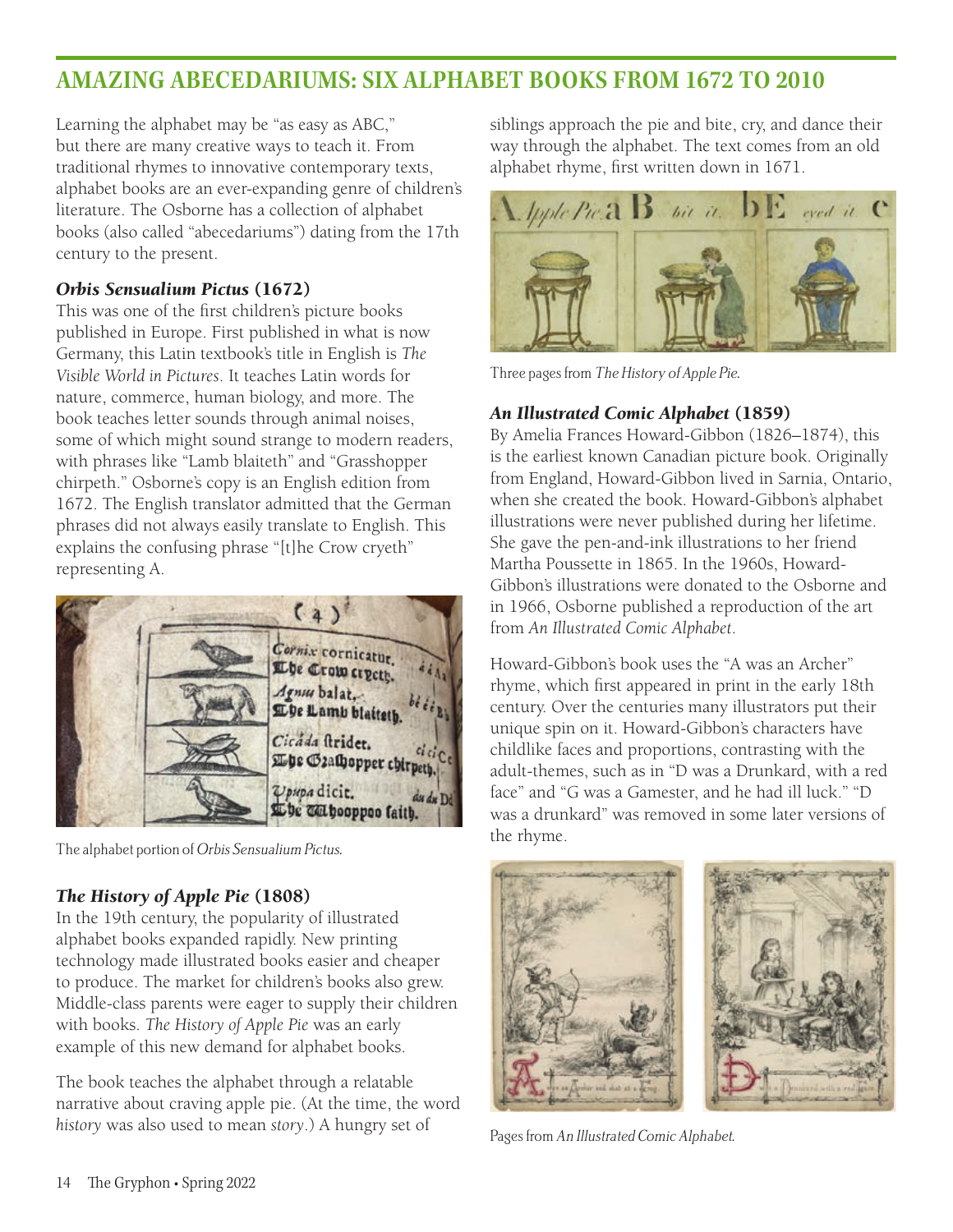#### *Alphabet Book* (1968)

*Alphabet Book* features illustrations by elementary school students from Kettle Point First Nation. Working with their teacher Anne Wyse, 36 students between the ages of five and eight contributed. The book reflects the students' diverse interests, ranging from turtles and ice cream to lesser yellowlegs (a bird) and Zorro.



The Alphabet Book.

## *The Eclectic Abecedarium* (1983)



Measuring just 3.5 cm long, this is Osborne's smallest alphabet book and was created by Edward Gorey, "the granddaddy of Goth." *The Eclectic Abecedarium* is a

Gorey's Eclectic Abecedarium.

parody of 19th-century moral education poetry. Gorey's alphabet couplets give off-beat advice, loosely featuring letters of the alphabet.

*Lii Yiiboo Nayaapiwak lii Swer: L'alfabet di Michif / Owls See Clearly at Night: A Michif Alphabet* (2010) Julie Flett's dual-language alphabet book features text in Michif (the language of the Métis people, with roots in French, Cree, and other Indigenous languages). Michif is endangered, and Flett's alphabet book is part of efforts to celebrate and preserve it. Like English, Michif uses the Latin alphabet, but with some differences. There are no Q or X sounds in Michif, so this book features a 24-letter alphabet. It includes words important to Métis culture, like G for "La Galet" (*bannock* in English) and V for "Li Vyaloñ" (*fiddle* in English).



Lii Yiiboo Nayaapiwak lii Swer. A snowy owl appears throughout the book.

*—Myrna Scully-Ashton*

## *PINOCCHIO***: A FAIRY TALE FOR TODAY**

I think the most valuable fairy tale for today is *Pinocchio*. Not just because we are approaching an election, and calling out political exaggerations and untruths has always been linked with the name of the wooden puppethero whose nose grew with each lie he told. More importantly, *Pinocchio* is a cautionary tale against the greatest danger of today: being manipulated. Collodi set out to teach readers that shady messages enticing them to self-

indulgence and naughtiness are told by those who wish to gain control over them and use them for their own dark ends. Pinocchio learns this the hard way, causing grief to his friends and pain to himself, before he is able



finally to think independently and look out for others. In doing so he is transformed from a wooden puppet into a real, live boy. Like the Cat and the Fox in this fairy tale, the puppetmasters and trolls of the public stage and the internet, foreign and domestic, have endless deceptive messages and traps for the unwary. Just think what they have accomplished through misleading the naïve for their own purposes! I hope parents are still giving their

children *Pinocchio* to read. It conveys a message that is needed today more urgently than ever, besides being an engrossing story in its own right.

*—Leslie McGrath*